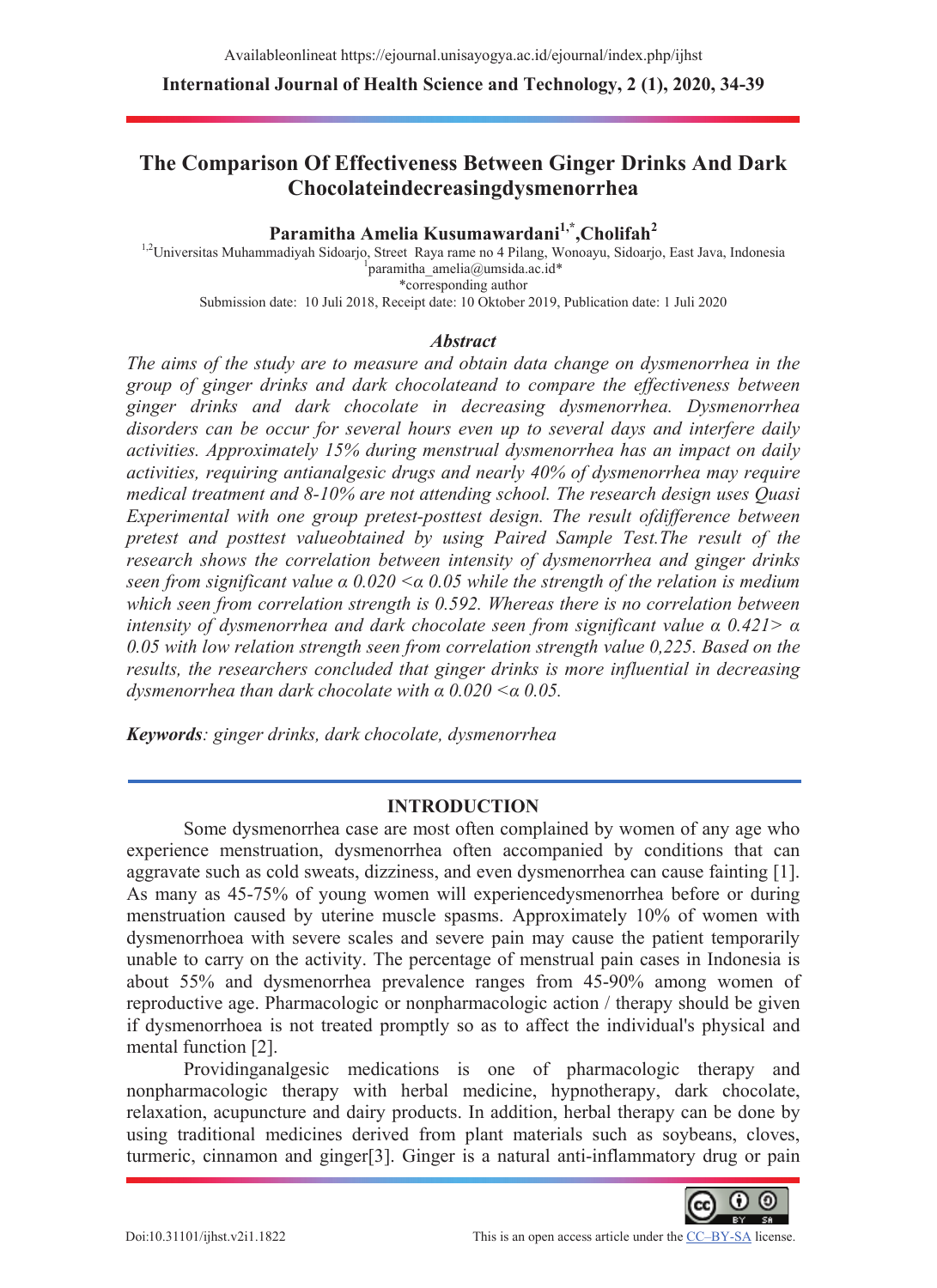relievers during menstruation. Ginger extract can suppress the release of prostaglandin and leukotrin in the endometrium resulting in strong contractions resulting in pain called dysmenorrhoea or menstrual pain [4]. One chemical content of gingerol is able to block prostaglandins contained in red ginger so prostaglandins can reduce pain during menstruation. In red ginger, there are several chemical components such as shogaol, zingerone and gingerolgivenphysiologic and pharmacological effects such as anticarionic, antioxidant, anti-inflammatory, analgesic, non-toxic and non-mutagenic and non-toxic, although obtained at high concentrations [5].

Several studies have mentioned the relationship of some nutrients with decreased levels of dysmenorrhea. Nutrients that can help relieve dysmenorrhea are calcium, magnesium and vitamins A, E, B6, and C. One of the non-pharmacological therapy in terms of nutrition that can be used as an alternative to overcome the pain during menstruation is black chocolate. Dark chocolate contains calcium, potassium, sodium, magnesium and vitamins A, B1, C, D, and E. Magnesium components contained in dark chocolate is useful to provide a sense of relaxation so that it can control a gloomy mood and relax muscles [6].

#### **RESEARCH METHODS**

 The design used in this research is Quasi experimental research design with one group pretest-posttest design. The population of research is all female students in SMAN 4 Sidoario who have complained about dysmenorrhea. The samples of study were female students who experienced dysmenorrhea and were willing to become the respondents. 30 respondents are divided into 2 groups; 15 respondents who were given ginger drink and 15 respondents who were given dark chocolate. Sample inclusion criteria are in 15-17 years old, menstrual pain occurs when menstruation begins lasting 24 hours to 72 hours, the respondents do not use analgesic drugs or other medicines to reduce menstrual pain. The sampling technique uses quota sampling. The research instrument in the data collection uses pain measurement sheet with Numeric Rating Scale Scale.

 This study was conducted for 3 days before menstruation and 3 days during menstruation in 2 months. The independent variable is ginger drink intake which is made of 10 grams of red ginger, 10 grams of brown sugar and 400 ml of water. The water is then boiled. Herb ingredients that have been boiled are left into 200ml so the sample only drink 200ml of ginger drink. The other variable is dark chocolate (black chocolate) which is made of 40gr dark chocolate. The dark chocolate drink is given once a day in 3 days before menstruation and 3 days after menstruation. The difference value of pretest and posttest is tested using paired sample test with significant value 0.05% which means 95% confidence value. This study uses the instrument in the form of observation sheet and interview sheet. The measuring instrument is used for freevariable / dependentvariable. The pain intensity in primary dysmenorrhea is in scale of 1-10.

#### **RESULTS AND DISCUSSION**

**3.1 Measurement Result of DysmenorrheaIntensityon Female Student beforeconsuming Ginger Drink. Based on the observation and measurement of pain intensity using Numeric Rating Scale (1-10 pain scale), the result obtained are as follows:**

**35**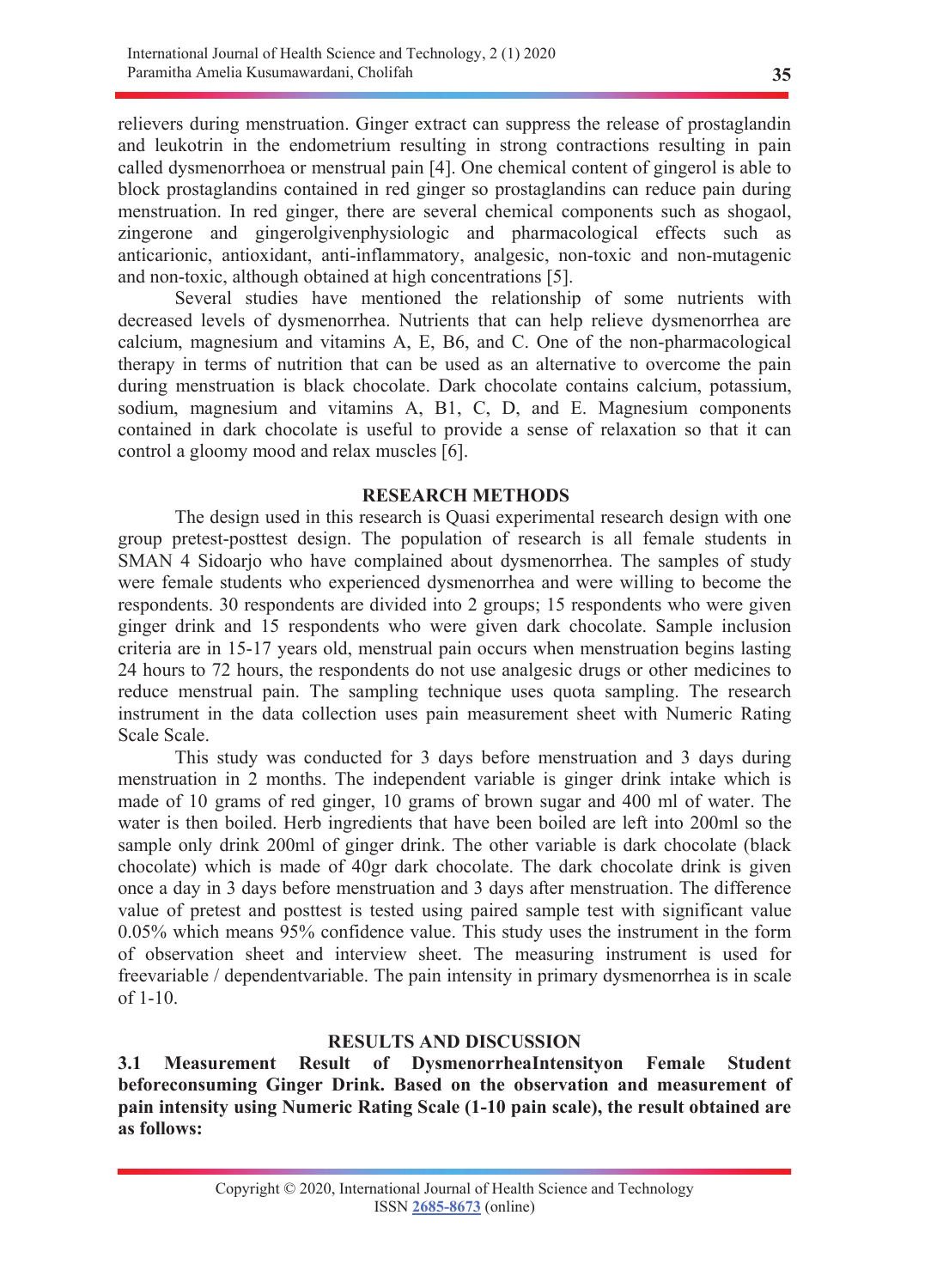| <b>Scale</b> | Frequency | Percentage $(\% )$ |
|--------------|-----------|--------------------|
|              |           | 53.3               |
|              |           | 26.7               |
|              |           | 20                 |
| Total        |           | 100                |

**Tabel 1.** Frequency Distribution of Respondents Based on Dysmenorrhealntensity Before Consuming Drink Ginger

Tabel 1 shows that the intensity of pain felt by the respondents before consuming ginger drink is mostly on scale 4 that is 53.3%.

## **3.2 The Measurement Results of Dysmenorrhea Intensityon Female Students Before consuming Black Chocolate**

**Tabel 2.**The Distribution Frequency of Respondents Based on Dysmenorrhea IntensityBefore consuming Dark chocolate

| <b>Frequency</b> | Percentage $(\% )$ |
|------------------|--------------------|
|                  | 33.3               |
|                  | 40.0               |
|                  | 26.7               |
|                  | 100                |
|                  | Dain chocolate     |

Table2 showed that the intensity of pain felt by the respondents before consuming dark chocolate ins on scale 5 that is 40%.

## **3.3 The Measurement Results of Dysmenorrhea Intensityon Female Students After consuming Ginger Drinks**

**Tabel 3.** The Distribution Frequency of Respondents Based on Dysmenorrhea IntensityAfterconsuming Ginger Drinks

| <b>Scale</b> | <b>Frequency</b> | Percentage $(\% )$ |
|--------------|------------------|--------------------|
|              |                  |                    |
|              |                  | 40.0               |
|              |                  | 52 2               |
| Total        |                  | 100                |

Table 3shows that the intensity of pain felt by the respondents after consuming ginger drink is mostly located on scale 3 that is 53.3%. It is obtained a decrease in pain intensity from moderate pain to mild pain.

## **3.4 The Measurement Results of Dysmenorrhea Intensityon Female Students After consuming Dark chocolate**

**Tabel 4.** DistributionFrequency of Respondents Based on Dysmenorrhea IntensityAfter consuming Dark

| chocolate    |           |                    |  |
|--------------|-----------|--------------------|--|
| <b>Scale</b> | Frequency | Persentage $(\% )$ |  |
|              |           | 33.3               |  |
|              |           | 46.7               |  |
|              |           | 20.0               |  |
| Total        |           | 100                |  |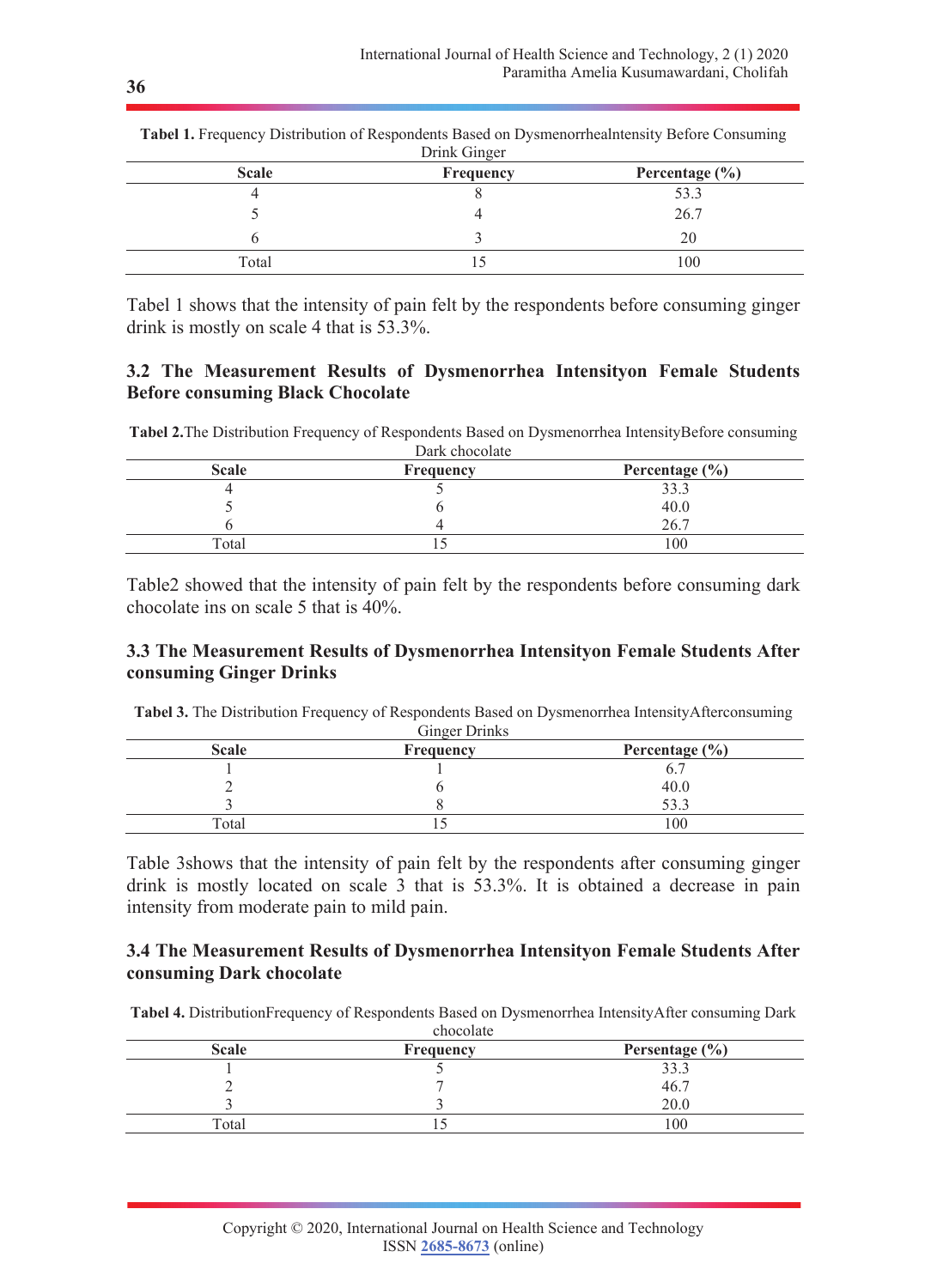Table4 shows that the intensity of pain felt by respondents after consuming dark chocolateis on scale 2 that is 46.7%. The pain intensity decreases from moderate pain to mild pain.

## **3.5 Paired Sample Test Results**

**Tabel 5.** The Relations of Pain Intensity Measurement before consuming and After consuming Ginger

| Jrınkıng              |  |                    |       |
|-----------------------|--|--------------------|-------|
| <b>Variables</b>      |  | <b>Correlation</b> | Sig   |
| Ginger Drink pre-post |  | 592                | 0.020 |

Table5 shows that there is correlation between dysmenorrhea intensityand the consumption ginger drink. It can be seen from significant value of  $\alpha = 0.020 < \alpha$  0.05. However, the strength of the relation is seen from the correlation strength that is 0.592.

**Tabel 6.** The Results of Relations Pain Intensity Measurementbefore consuming and After consuming

| Dark Chocolate.        |  |                    |       |
|------------------------|--|--------------------|-------|
| <b>Variables</b>       |  | Correlation        | Sig   |
| Dark Chocolatepre-post |  | いつつく<br>ہ ہے ہے .∪ | 0.421 |

Table 6 shows that there is no correlation between of dysmenorrhea intensity and the consumption of dark chocolate. It can be seen from significant value of  $\alpha = 0.421 > \alpha$ 0.05. However, the relation strength is low which is seen from the correlation strength that is 0.225.

 The provision of ginger and dark chocolate drink is to see the effect of the decreasingdysmenorrhea intensitybefore and after the treatment given to the respondent. The observation and measurement of pain intensity use a pain scale of 0-10 of *Numeric Rating Scale*to all the respondents (adolescents).The results of the study found that before consuming ginger drink, 8 female students (53.3%) had moderate menstrual pain. However, after consuming ginger drink, the pain scale of8 students (53.3%).was decreased from moderate pain to mild pain.

 Moderate pain experienced by female students during menstruation can be caused by many things, one of which can be related to endocrine hormone that is by the increasing levels of prostaglandins. At the time of menstruation, the outermost portion decays and concerns other layers that can cause pain so that pain can arise as a reaction to the release of prostaglandins that become inflammatory mediators. The occurrence of menstrual pain (dysmenorrhea) due to the prostaglandin hormone makes the uterine muscles (uterus) to contract [7]. In this condition, it is still reasonable if dysmenorrhea is light and the person still can move.

 However, when the dysmenorrhea occurs very severe and even interfere the activity, it is called as a disorder. Dysmenorrhea can be felt in the lower pelvic region, the waist, and can even spread up to the back [8]. In addition, menstrual pain that often occurs on the first day of menstruation or before the first day of menstruation is categorized as functional menstrual pain. This pain occurs as the result of the pressure on the cervical canal or cervix. Dysmenorrheausually will disappear or getting better over the next day of menstruation[9].The causes of dysmenorrhea that occurs in female students can also be caused due to psychiatric or stress factors, such as when the students will have a test or when they have problems during menstruation. There is usually a sense like diarrhea, abdominal pain and other painwhich is transferred to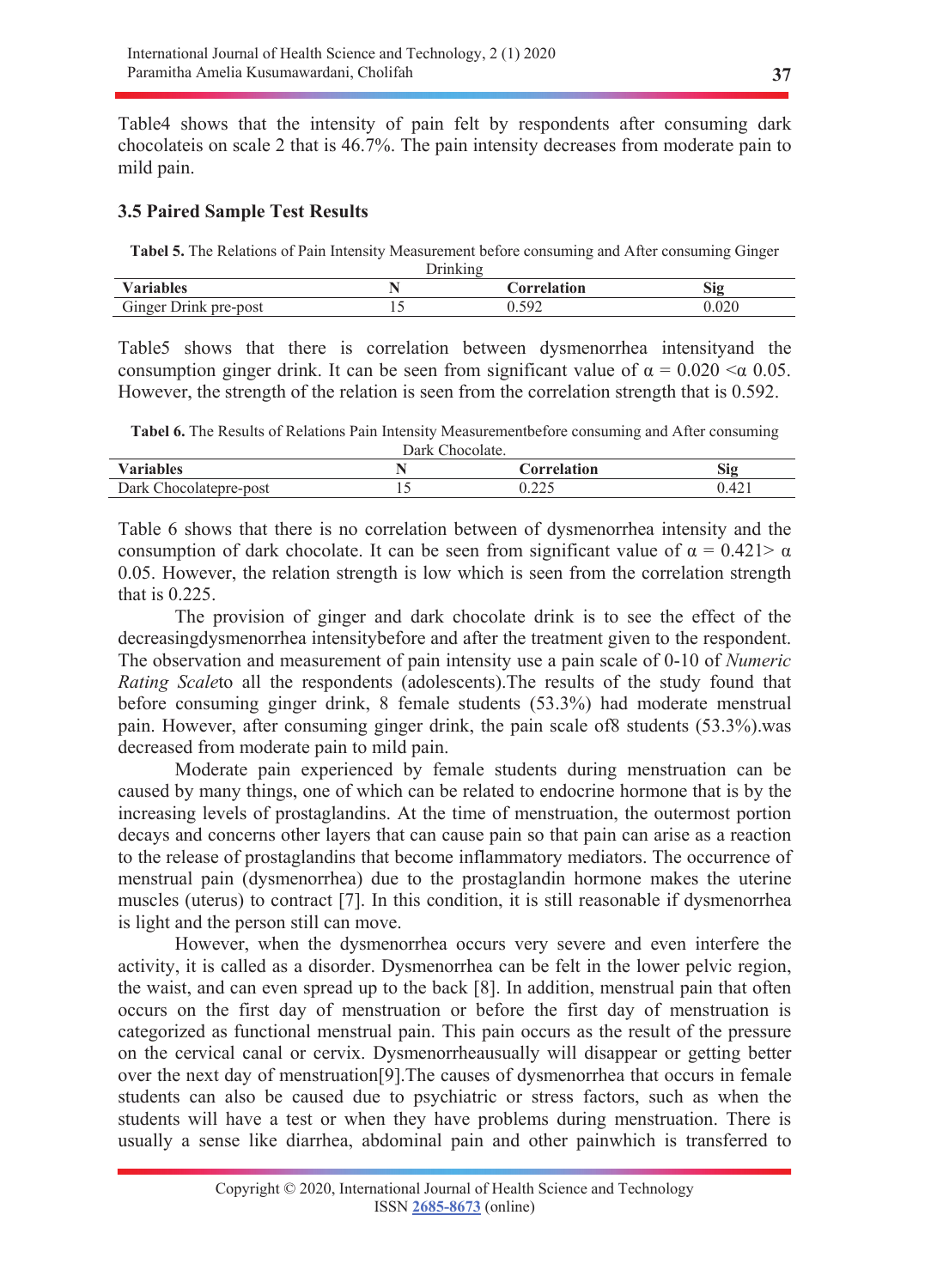dysmenorrhea pain. Thus, in addition to the occasional decay of prostaglandins, psychological factors or stress that occur will also increase the pain excitatory threshold so that the pain will increase and psychological factors or stress can also decrease the pain resistance [2].Ginger can be used to reduce dysmenorrhea. Beside, ginger is easy to get and ginger drink ingredients is easy to make. Ginger contains several nutritious substances that can relieve pain and nausea during menstruation. In addition, red ginger contains a substance which can stop the work of prostaglandin. Prostaglandin causes inflammation of blood vessels and it will send the pain to occur. Therefore, the pain which is experienced by respondents at the time of menstruation, becomes lighter after drinking red ginger. By stopping prostaglandin which is the cause of pain and inflammation of blood vessels and relieve cramps is a ginger treatment system that can be used to overcome the pain caused by menstruation [10].

 Zingeron, gingerol and shagol are some of the chemical components found in ginger. These components provide pharmacological and physiological effects such as non-toxic and non-mutagenic even thoughit is at high concentrations, anti-oxidants, antiinflammatory, anti-carcinogenic and analgesic. Ginger also contains substances that can be efficacious relieve pain and nausea during menstruation / menstruation. Empirically, ginger also commonly used as a cure for colds, analgesics, indigestion, antiinflammatory and anti piretik [10]. However, the results of dysmenorrheaintensity before consuming dark chocolate showed that six students (40%) students experienced dysmenorrhea with moderate pain and after consuming dark chocolate the pain scale of seven students (46.7%) is decreased from moderate to mild.Pain is an unpleasant and subjective feeling that can not be shared with others, even if every individual gets the same stimulus. The stimulus of uterine contractions and endometrial tissue ischemia is due to excessive secretion of prostaglandins, but the reactions shown by each person are different. Byconsuming chocolate, there is a decrease of pain from moderate to mild levels [11].

 Consuming dark chocolate can increases the secretion of serotonin, resulting in transmission to the dorsal corners (a part of body in where the sensory fibers of peripheral pain ends) so it will inhibit the transmission of pain. Serotonin will also keep the gate of pain closing. Serotonin deficiency will increase the sensitivity to the increased pain. Body can be stimulated to increase serotonin levels. Consuming dark chocolate will trigger the expenditure of endorphins, a substance conducting excitation of brain analgesia system. This endorphin will inhibit enzimsic ossigenase not to form PGG2. PGG2 is a substance which will form PGF2 alpha which is a pain me diator substance.

 The likelihood of serotonin endorphin with serotonin, which is the presence of carbohydrates that contribute to elevated serotonin levels and biofeedback mechanisms of increased serotonin to increase carbohydrate intake in the body, this carbohydrate plays a role to trigger endorphin expenditure. The gate control theory can explain the mechanism of pain reduction. In the mechanism, the intensity of pain is lowered by blocking the pain impulse by endorphins which is triggered by consuming dark chocolate beside to the impulse barrier of pain by serotonin painless conditions which can not be passed on to dorsal corns [12]. The result of Paired Sample Test on the relations of measurement result of dysmenorrheaintensity before and afterconsuming ginger drink showed a significant value of  $\alpha$  0.020  $\leq \alpha$  0.05. It means that there is a relation of pain intensity before and after consuming ginger drink with medium strength relation, that is 0.592.However, the results of paired sample test showed there is no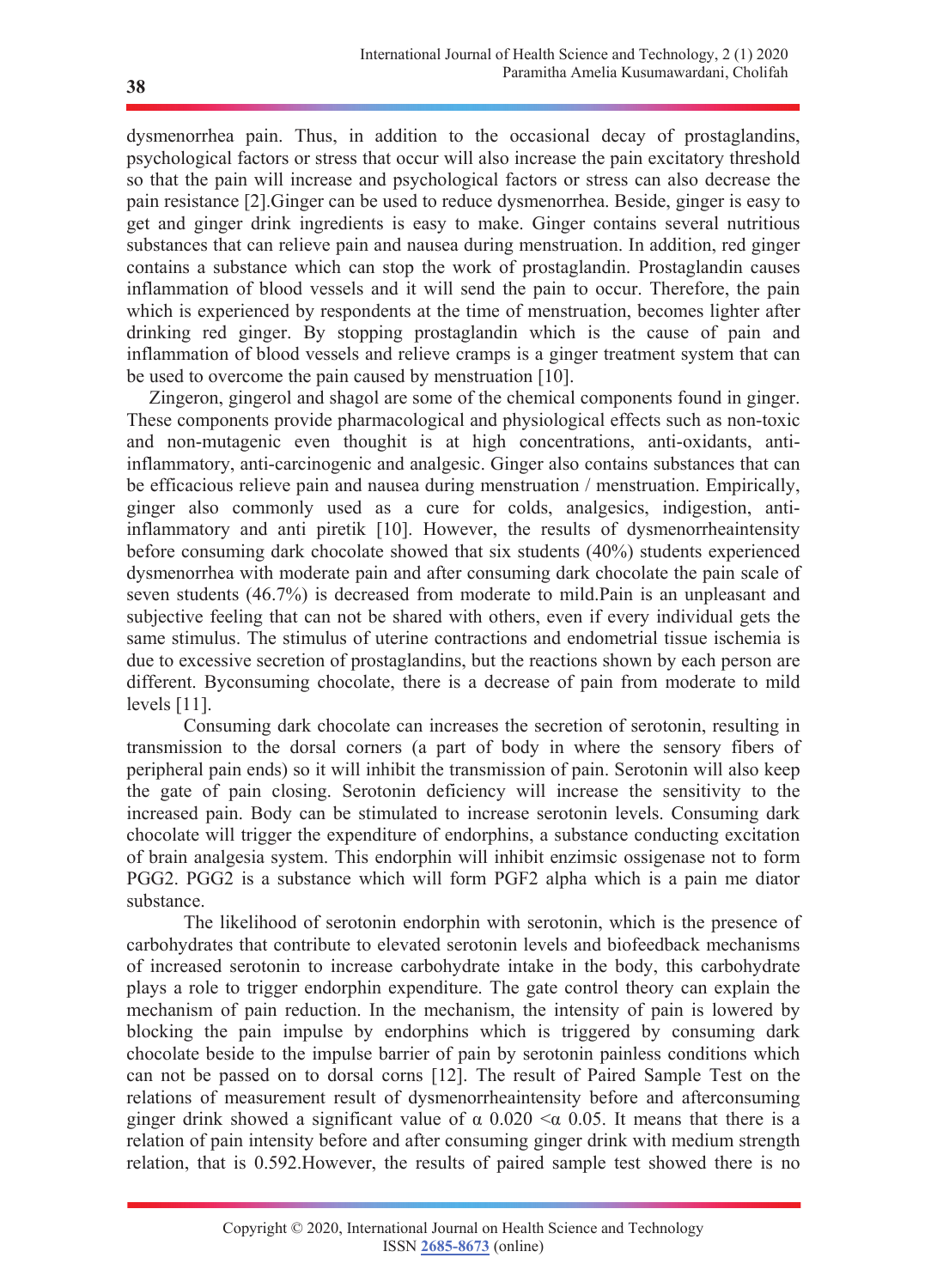correlation result of measurement of dysmenorrhea intensity before and after consuming dark chocolate because the significant value is  $\alpha$  0.421  $>\alpha$  0.05. It means there is no relation of pain intensity before and after consuming dark chocolate with low strength relation, that is 0.225.

 The results of this study indicate that consuming ginger drink can decrease pain intensity better than consuming dark chocolate. This is probably due to the chemical content of gingerol in ginger that is able to block prostaglandins. Prostaglandin hormones can cause inflamed blood vesselsrelieve cramps and can also cause pain that can reduce pain during menstruation. In addition, ginger also contains active components of non volatile phenols such as shogaol, zingeron, and gingerol which can be used as an antioxidant and to relieve pain. [3].

#### **CONCLUSION**

This study identifies the decrease of dysmenorrheapain by using nonpharmacological therapy of ginger drink and dark chocolate. In addition, this study also compared differences in effectiveness of the affect of ginger drinks and dark chocolate in decreasing dysmenorrhea by using the Numeric rating scale. The results of research showsthat before and after consuming ginger and dark chocolate, there is a difference of dysmenorrheaintensity. The result also shows that there is difference of pain intensity by consuming ginger drink and dark chocolate. The relation of pain intensity before and afterconsuming ginger drink is in medium strength. However, the pain intensity before and after consuming dark chocolate showed that there is no relation in dysmenorrheaintensity. It means that the pain intensity before and afterconsuming dark chocolate is low strength. Therefore, the results showed that ginger is more effective in decreasing pain intensity better than dark chocolate.

#### **REFERENCES**

- C.-H. Tu, D. M. Niddam, T.-C. Yeh, J.-F. Lirng, C.-M. Cheng, C.-C. Chou, H.-T. Chao, and J.-C. Hsieh, "Menstrual pain is associated with rapid structural alterations in the brain," *Pain*, vol. 154, no. 9, pp. 1718–1724, 2013.
- G. Grandi, S. Ferrari, A. Xholli, M. Cannoletta, F. Palma, C. Romani, A. Volpe, and A. Cagnacci, "Prevalence of menstrual pain in young women: What is dysmenorrhea?," *J. Pain Res.*, vol. 5, pp. 169–174, 2012.
- G. Ozgoli, M. Goli, and F. Moattar, "Comparison of Effects of Ginger, Mefenamic Acid, and Ibuprofen on Pain in Women with Primary Dysmenorrhea," *J. Altern. Complement. Med.*, vol. 15, no. 2, pp. 129–132, 2009.
- J. L. Riley III, M. E. Robinson, E. a Wise, and D. Price, "A meta-analytic review of pain perception across the menstrual cycle," *Pain*, vol. 81, no. 3, pp. 225–235, 1999.
- J. W. Daily, X. Zhang, D. S. Kim, and S. Park, "Efficacy of Ginger for Alleviating the Symptoms of Primary Dysmenorrhea: A Systematic Review and Meta-analysis of Randomized Clinical Trials," *Pain Med.*, vol. 16, no. 12, pp. 2243–2255, 2015.
- K. Singletary, "Ginger," *Nutr. Today*, vol. 45, no. 4, pp. 171–183, 2010.
- K. Vincent, C. Warnaby, C. J. Stagg, J. Moore, S. Kennedy, and I. Tracey, "Dysmenorrhoea is associated with central changes in otherwise healthy women," *Pain*, vol. 152, no. 9, pp. 1966–1975, 2011.
- Mardilah, "Faktor-Faktor yang Mempengaruhi Pengetahuan Remaja Putri Dalam